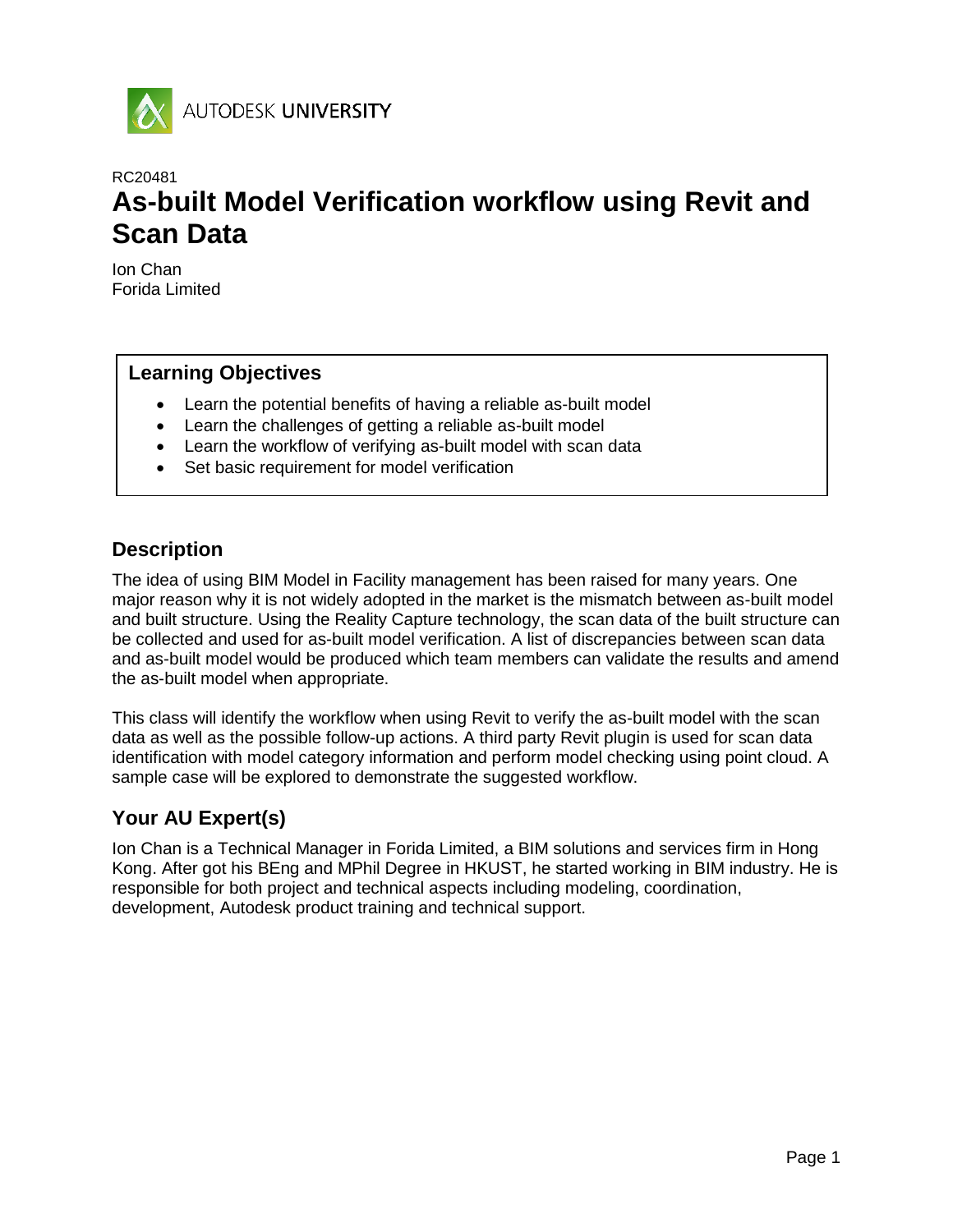

# Table of Contents How a reliable As-built Model help? 2 [As-built Model for Facility Management](#page-2-0) 3

| AS-built Model for Facility Mariagement                             | ت  |
|---------------------------------------------------------------------|----|
| As-built Model for Building Renovation                              | 3  |
| Why can't we get a reliable As-built Model?                         | 4  |
| <b>As-built in Construction Process</b>                             | 4  |
| As-Maintain in Building Operation                                   | 6  |
| Scanning – Solution for the problem                                 | 6  |
| What is the workflow of verifying As-built Model with Scan Data?    | 7  |
| <b>Scan Data Collection</b>                                         |    |
| First "As-built" Model                                              | 7  |
| <b>Verification Workflow</b>                                        | 8  |
| Model update with verification results                              | 8  |
| Which items should be considered before As-built Model Verification | 10 |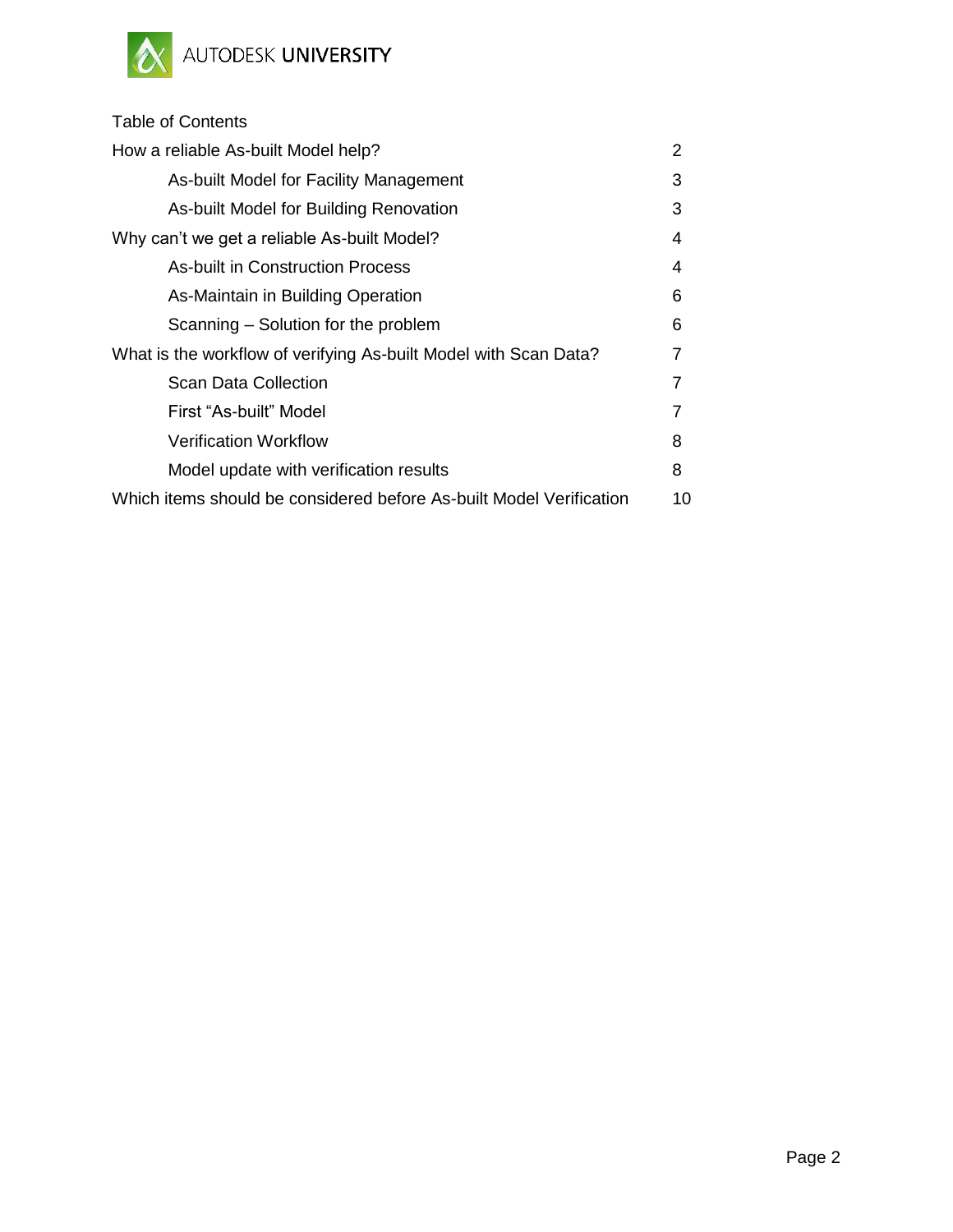

# **How a reliable As-built Model help?**

As-built Model represents the as-built condition of a building's physical conditions, environment and its assets. As-built may not record all the things this moment, but at least it should be truly recording the location, geometry, material and many other time or cost related information of the built objects. Two major benefit area of having an As-built would be Facility Management and Building Renovation. Also, if a model can gather so many information in one system, the potential value would be huge depending on which add-on information we added in the Model.

## <span id="page-2-0"></span>**As-built Model for Facility Management**

One of the most beneficial area would be Facility Management (FM). It is a profession that encompasses multiple disciplines to ensure functionality of the built environment by integrating people, place, process and technology. Better FM can improve the daily operation efficiency of a building. A reliable As-built Model would:

- Provide essential data for operations and maintenance management of assets, equipment and systems effectively
- Provide accurate model of rooms and spaces for space management
- Provide accurate data with geometrical information which reduces man-power cost to address and solve the issues
- Reduce storage space for building information in paper form
- Integrate all manual and maintenance record together for easy reviewing
- Create synergies with other BIM uses
- $\bullet$

## <span id="page-2-1"></span>**As-built Model for Building Renovation**

Renovation of building are done everywhere. It can upgrade the building to become more modern, attractive, energy-saving, reliable and safe. Instead of demolishing and rebuilding the building, renovation would be more cost effective and most important, it can keep most of the building working while part of it under upgrade. A reliable As-built Model would make the renovation work more effective and under control. Using the As-built Model:

- Inconsistency between recorded and real condition can be reduced
- It can provide a good starting point of future modeling and 3D design coordination for renovation
- Visualization and analysis of the proposed retrofit can be easily done and it would be much easier to present to the stakeholders
- It enables embedding of future data based upon renovation and equipment replacement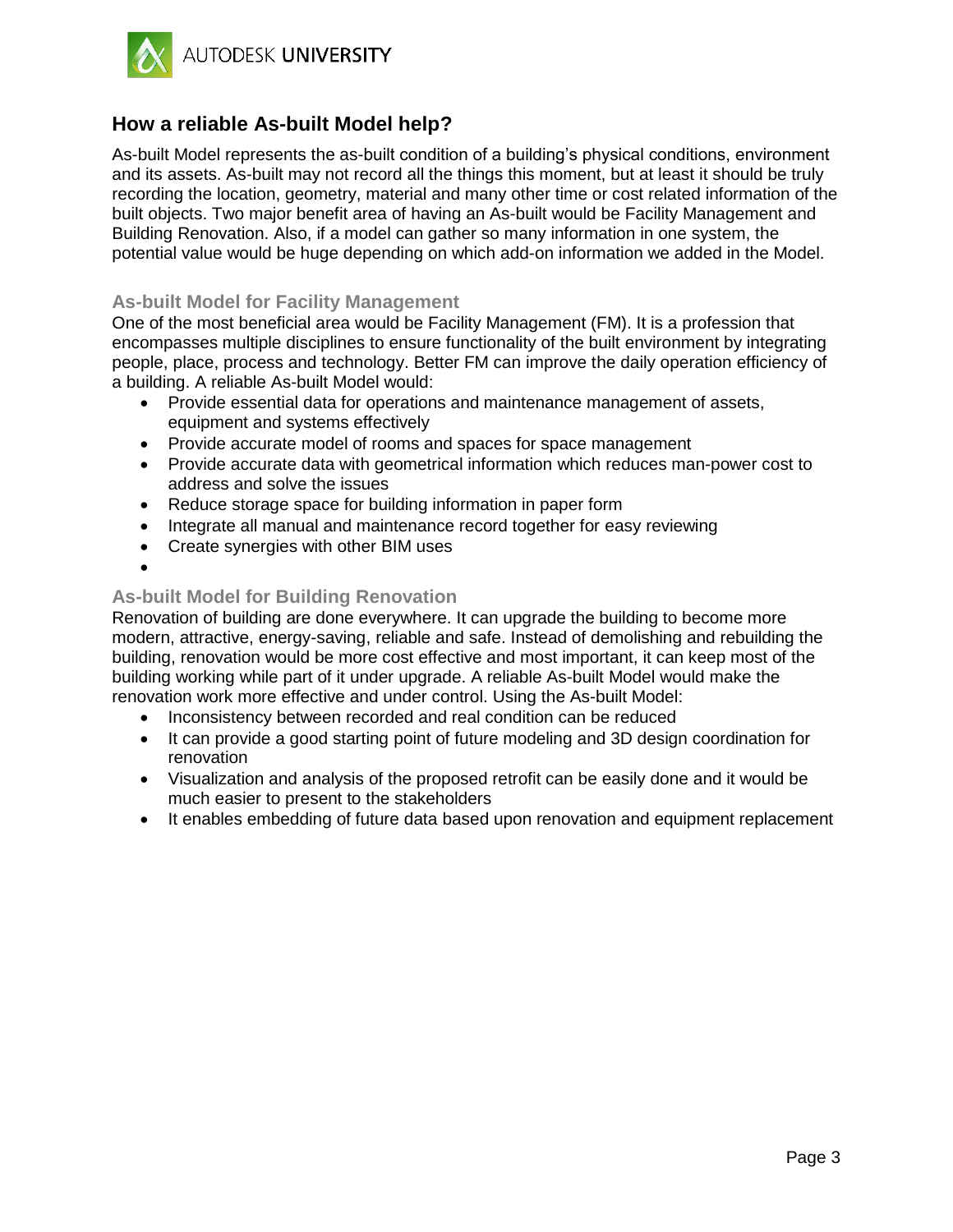

# **Why can't we get a reliable As-built Model?**

As we know, the benefit of As-built Model is huge. However, it is not widely used in reality. One of the major argument is that "The Model is not As-built". It is a very serious claim for the model when we called it "As-built". This means the model is not reliable anymore. As most of the benefit we mentioned are based on the model that can truly reflect the reality and help us to interact with it instantly, we cannot enjoy the benefit of it when it is not "As-built" anymore. In the following parts, we will look into the reasons why as-built model is not as-built.

#### <span id="page-3-0"></span>**As-built in Construction Process**

Ideally, building would be constructed as same as the original construction drawings which are distributed by the Design Team (Architect/ Engineer) to Construction Team (Builder/ Contractors). In fact, the built structure would not be exactly the same as the original drawings (sometimes totally different) due to the unforeseen conditions on site and owner's changes in mind during the construction stage. The change would be recorded by the contractors as the diagram below.



*CHANGE RECORD PROCESS IN CONTRACTION STAGE*

If the unforeseen condition need simple modification only, builders can handle and solve the problem on site by themselves. If the condition need significant change to the original design or the builders cannot solve the problem by their own, they would issue a request for information (RFI) to ask for further instruction from owner and architect. Normally, builder will receive a new revision of drawing and continue the building process.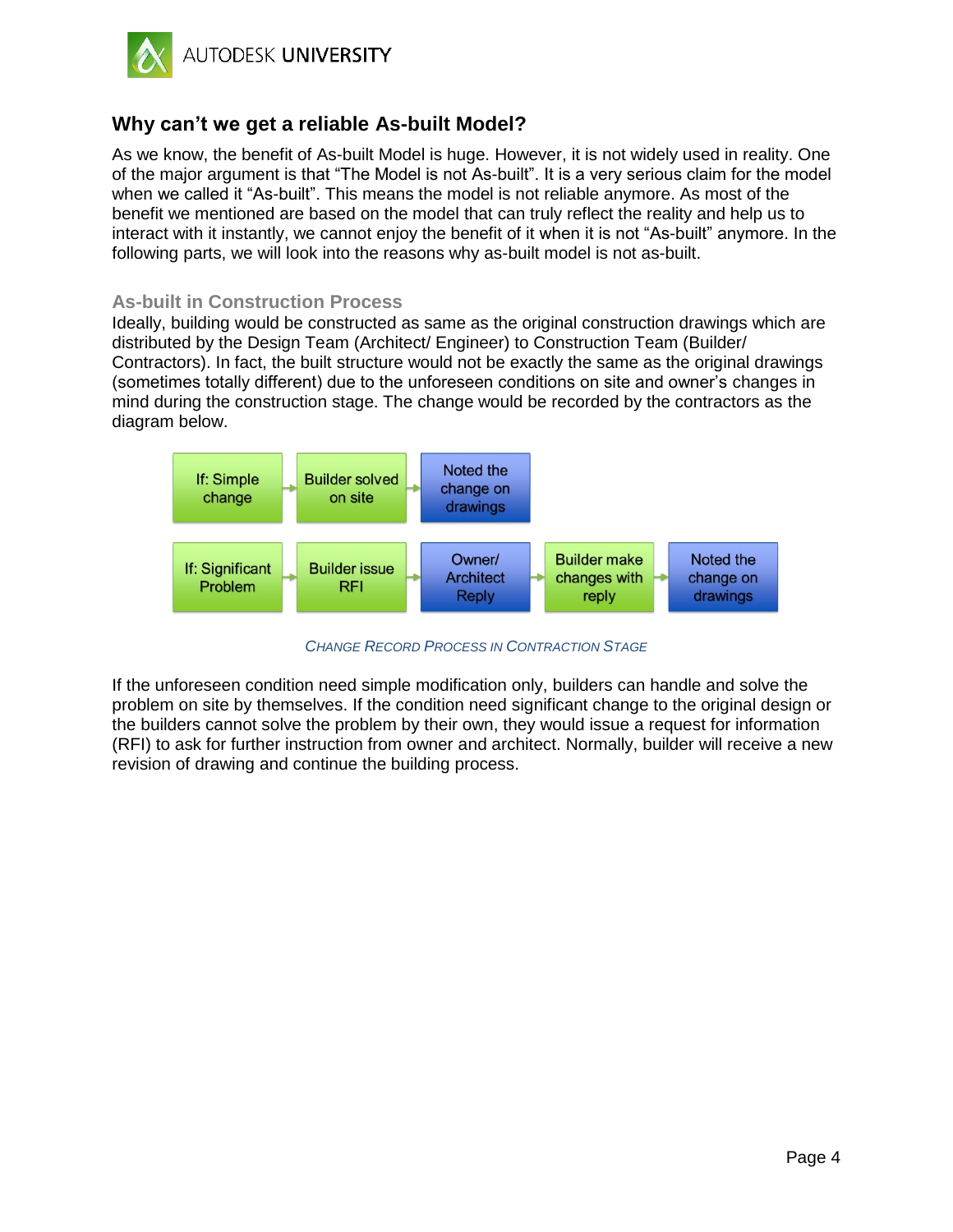AUTODESK UNIVERSITY



Many problems of As-built recording would occur during construction stage:

1. Lack of Motivation

Some contractors are unwilling or incapable to do quality As-built works. Due to rushing in site environment, they lack sufficient time, staff and budget to do the As-built record. Even if they do the job, the responsibility would usually be assigned to someone with least experience or lowest ranking staff. Those people would be too fresh to understand the construction process and do not know which is important and needs recording.

2. Broken Work

Usually, main contractor performs less than 50% of the work with their own effort. This number would be much less when a project become larger and larger. Most of the works would be divided and subcontracted out. Sub-contraction is necessary as a construction project requires many professional skills which the main contractor can only rely on subcontractors with various experts.

At the same time, too many parties are involved in the construction process. It is difficult to ensure all the subcontractors to do a quality As-built record. The situation when confessing who should take the responsibility to record As-built would also happen as some parts of the project involved multiple subcontractors to work together. Main contractor may also have the difficulties on generating a final As-built record by collecting and combining so many information.

3. Various Expectations

In a contract, as-built specification tends to be short. In most of the cases, it just mentions the contractor has the responsibility to record any modification on site on asbuilt drawing/model. Without a clear explanation, every stakeholder may have various expectations for as-built record due to their own assumptions and experiences.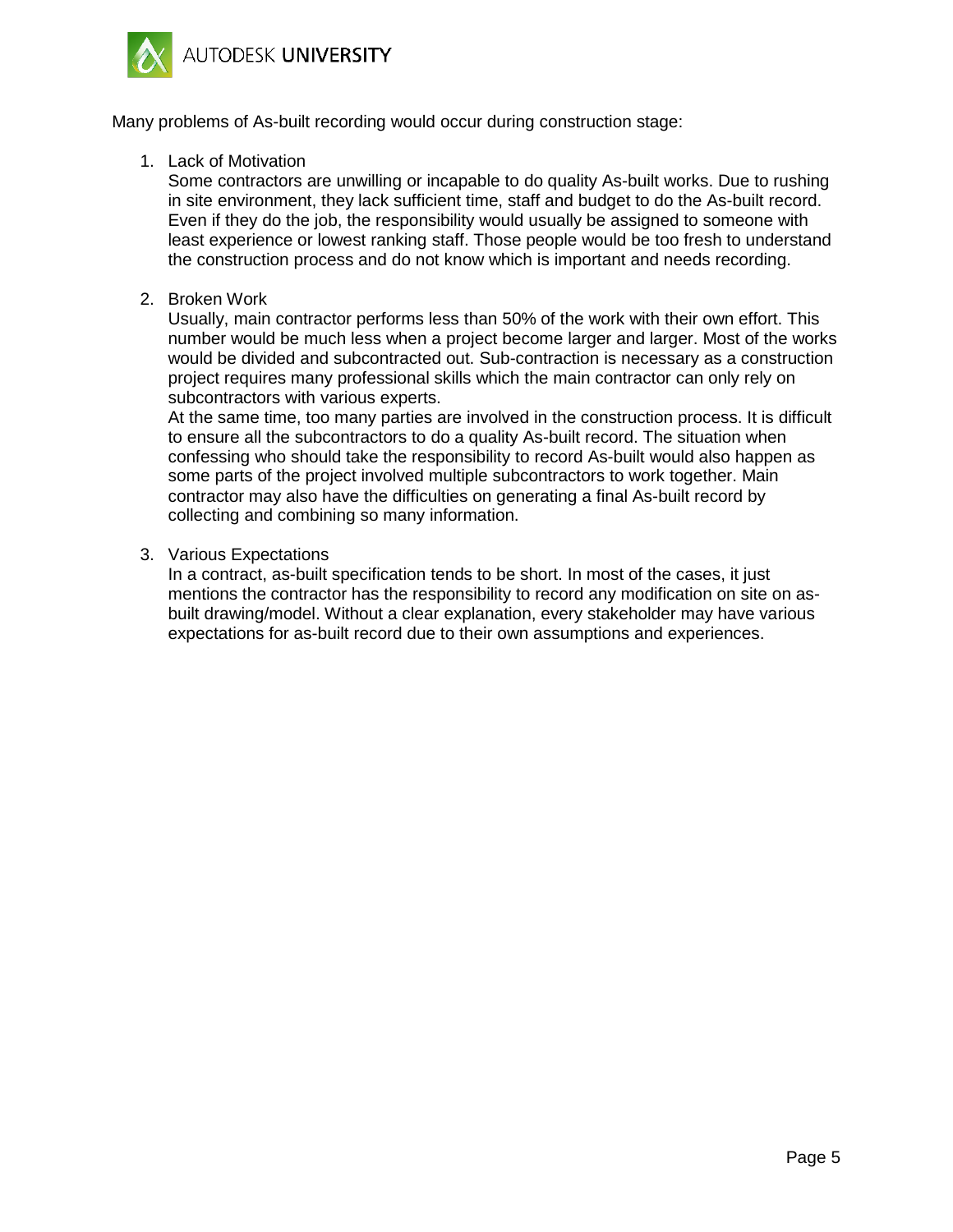

## <span id="page-5-0"></span>**As-Maintain in Building Operation**

As mentioned previously, renovation is done everywhere. You may get a reliable as-built record after the building is built. While building is in operation, it may have many maintenance and renovation works that causes the building to be slightly different from its built condition. For example,

- Some piping may be moved when the toilet get repaired
- Socket outlet position may be changed when you want to renew your bedroom
- Air conditioning connection may be modified when you rearrange your office partition
- $\bullet$  Etc.

Accumulating those small changes throughout year by year can make a big difference. Recording the modification works and keep it as-maintain is necessary, but the job would also be challenging due to different kinds of issues:

1. Lack of Profession

During daily building operation and maintenance, records of changes are usually missed. In most cases, external workers are hired to do the maintaining and repairing works. On one hand, those external workers are doing many small jobs. They may be working on different jobs in different locations every day, they do not have the intention to record every single change they made. On the other hand, the person in charge of the building, whose main duty may be dealing with admin works rather than engineering works, does not have full understanding to record as-built. Maybe both of the workers and manager do not even know how to use AutoCAD or Revit.

2. Dispersed works

For the renovation works taken in building operation, the project can also involve multiple subcontractors and similar problems of As-built recording may occur. Although the scale would be smaller, the renovation works can be taken in different times with different groups of people. It would be harder to combine their information in consensus.

## <span id="page-5-1"></span>**Scanning – Solution for the problem**

Although we can think of many other solutions to solve the mentioned problems, the working culture of the people cannot be changed in no time. The best way is to hire a team aiming to record those changes and modification in construction site or buildings under operation. The team should be small in size and able to record the change quickly and detailedly to minimize disruption to the construction works and daily building operation. Scanning would be the answer.

Laser Scan can record the as-built work in a very short time with many geometrical details. Depending on the project scope, scan data can be one kind of data format recorded in BIM model. The information can be recorded on the model later on by professional modeler. Gathered scan data can be used for verifying previous As-built model, discrepancy could be found and model can be updated to truly As-built.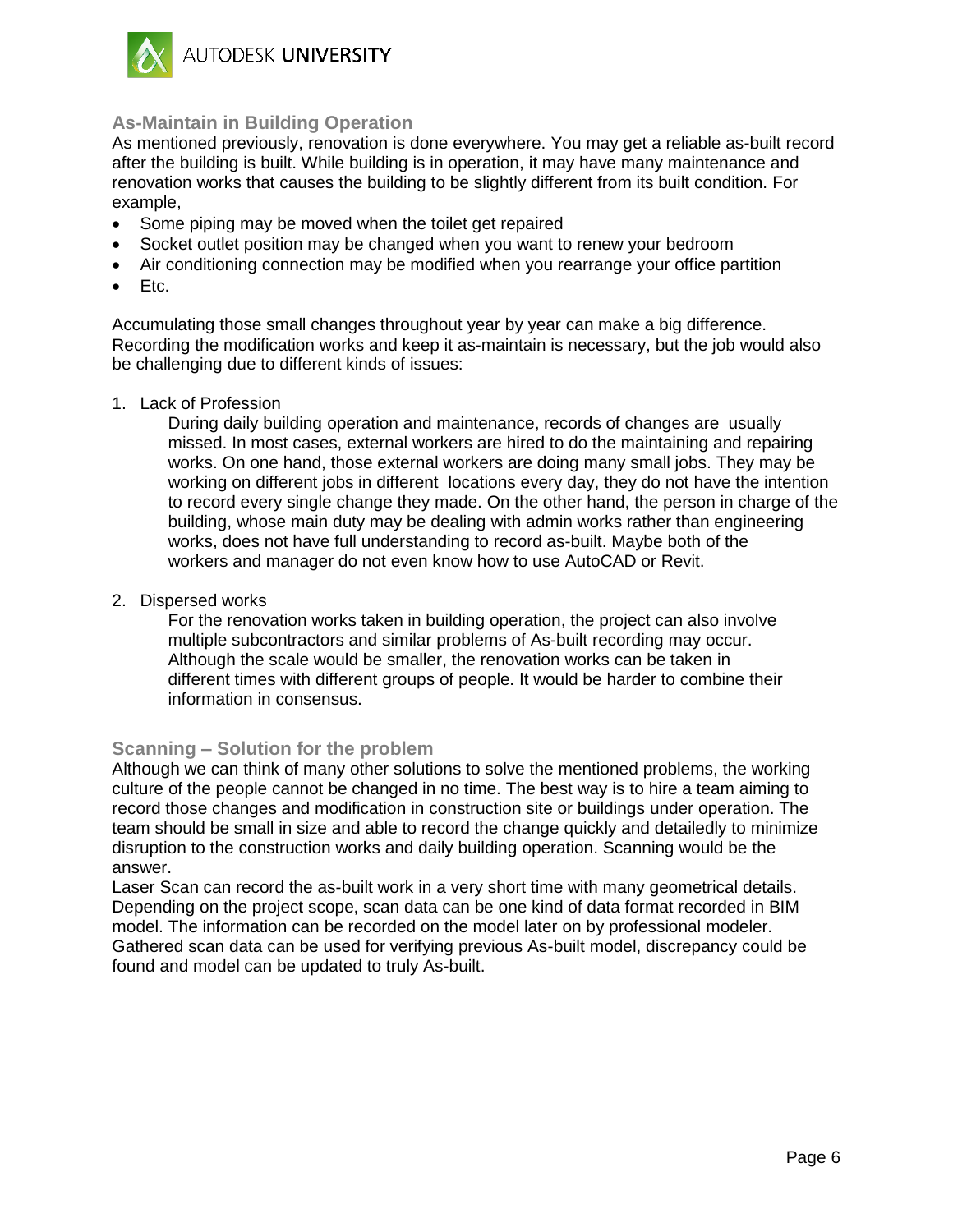

## **What is the workflow of verifying As-built Model with Scan Data?**

In simple words, the workflow should start from preparing an initial As-built Model and Scan Data. Then we put them together to verify the model and report discrepancies. Model can be updated and ensure it matches the reality to be As-built.



*SIMPLE WORKFLOW OF AS-BUILT MODEL VERIFICATION*

## <span id="page-6-0"></span>**Scan Data Collection**

Today, with laser scanning, we can collect 3D surface image in a very easy and accurate way. Most popular brands, FARO and LEICA, cover 90% of the laser scanning market share. Large scale scanning may take several days and detailed planning is needed before working it out. In our cases, we are focusing on much smaller area such as a room and need to take As-built record in a very short period of time. Recent years, many handheld scanners come to the market. Scanning can be done on the laptop or tablet, so the whole data collection process from setting up to scanning can be finished in a much faster way.

## <span id="page-6-1"></span>**First "As-built" Model**

We can obtain the first As-built model in several ways:

1. Scan Data

The most obvious way is to model the scan data directly. The jobs rely heavily on the point cloud modeling tools. For Revit, we have CloudWorx, Pointsense, Edgewise, Scan to BIM, etc., these tools can help the modeling work in Revit. The As-built model from Scan Data would also be verified while modelling, so it may not need further verification process if the scan data is most updated.

2. As-built Drawings

Another method is to model the building with the As-built drawings. The drawings would provide information of main building design, structure and equipment.

3. As-built Model

For the building already using BIM in design and construction, an As-built model would be obtained after the construction stage. It can be used for As-built verification directly without further modeling work. In the coming future, most of the building would be designed and constructed with BIM and it would be the case we need model verification with scan data most.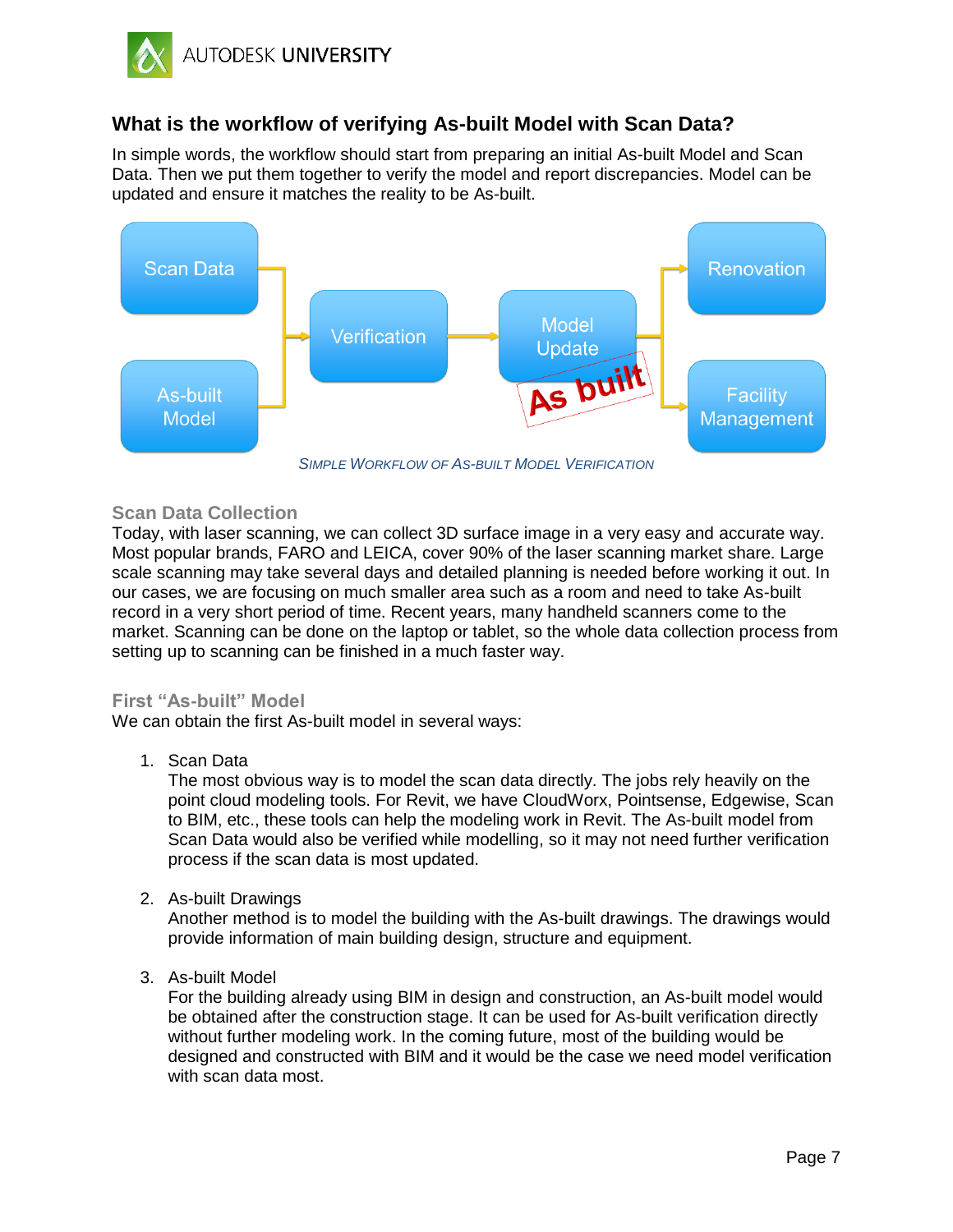

#### <span id="page-7-0"></span>**Verification Workflow**

For the detailed verification workflow after having both scan data and model in Revit, three main steps would need to be gone through.



## <span id="page-7-1"></span>**Model update with verification results**

Based on the verification results, the model elements should be updated according to the type of mismatch. Typically, the decision is simple including removal of the redundant elements, addition of missing elements and correcting the out of tolerance elements to fit the scan data. One thing needs to be pointed out, Revit is a design-orientated modeling tools and the model created are ideal, straight and plane. It would be difficult to record every geometry we found in reality. For example, a plumb wall and a curved pipe may not be easier modeled by System Family in Revit. In these cases, generating a one-page report for the mismatch elements and record them as a link in the element parameter would be a better method to "update" the stage and more realistic.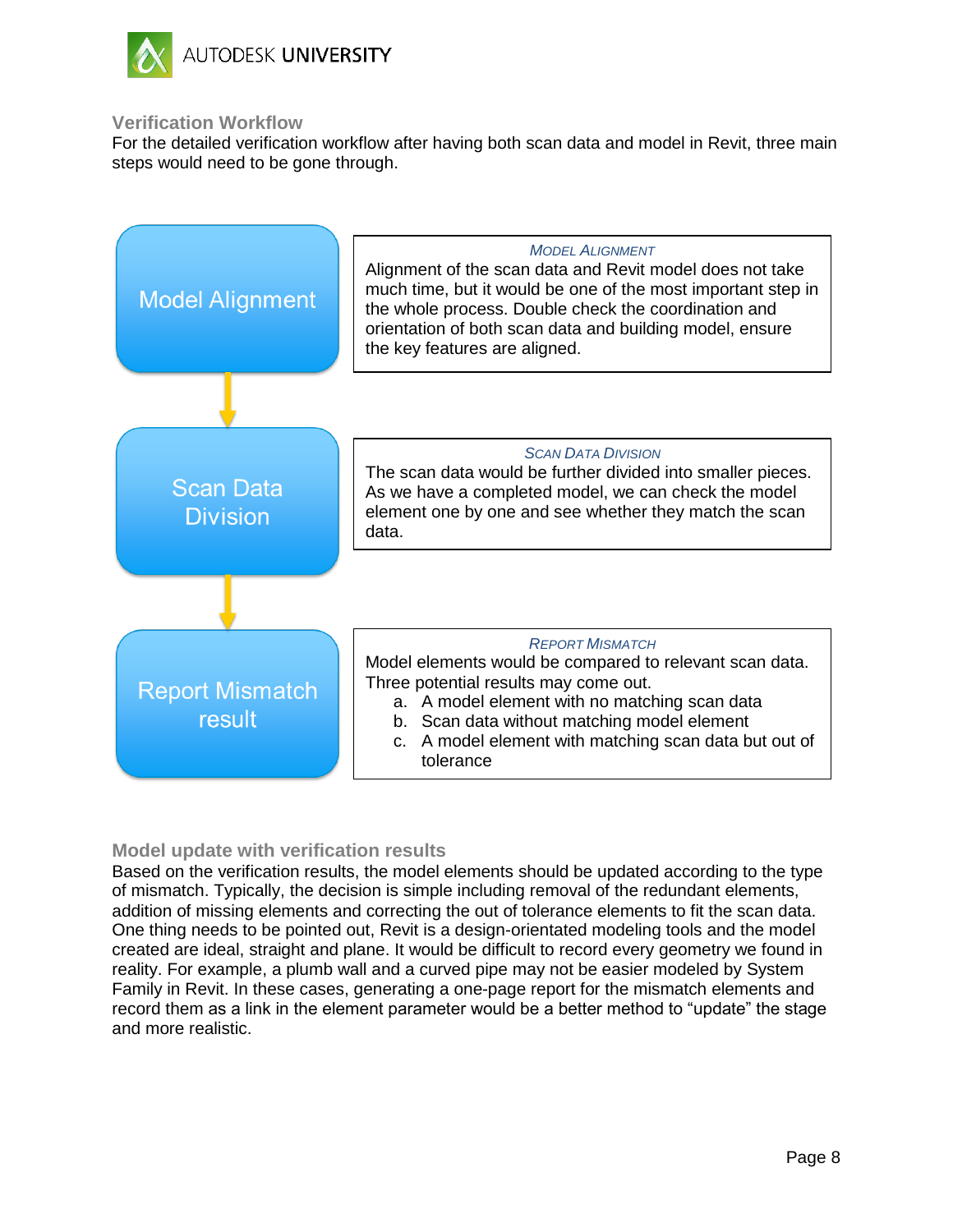



*WORKFLOW FOR AS-BUILT MODEL VERIFICATION*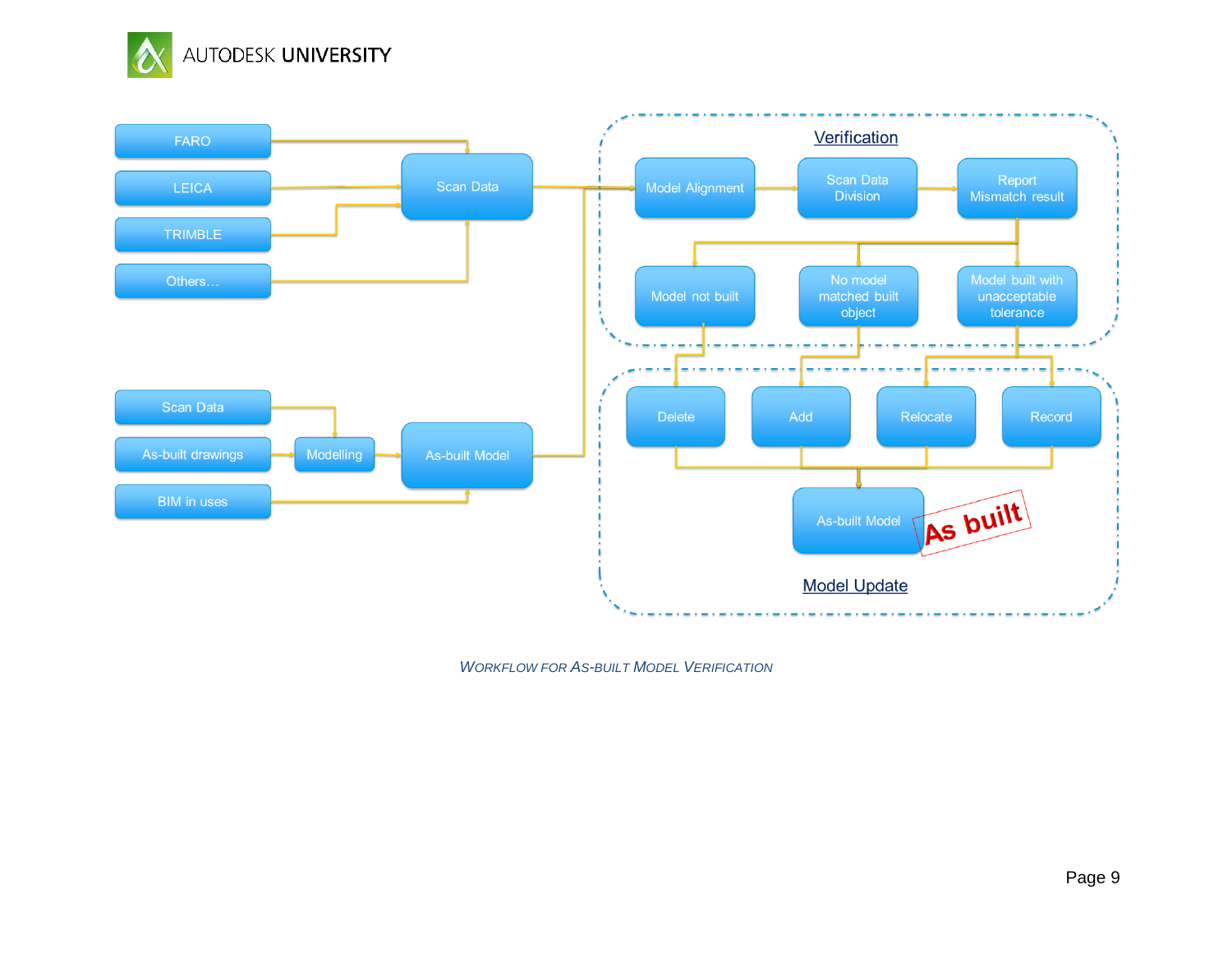

## **Which items should be considered before As-built Model Verification**

Many information can be gathered from the scanning and all of them can be stored inside the BIM model, but don't overdo the work. Although the scanning work on site can be short, the time and resource for data analysis and modeling may increase exponentially if higher accuracy and more detailed work are requested. Do consider the followings before the project starts.

#### **Scope of Works**

The scope of the works should be considered at the very beginning of the project. It is not necessary to capture all the elements in construction site or building. General speaking, a large part of the as-built should match with the reality. Area of interest should narrow down to one or two room(s) size, so the scanning can be finished instantly. Some areas that have frequent design changes in construction, plant rooms that need to be accessed in a quick and precise way, offices that have been renewed recently, these parts are the examples which needs to be verified in a higher priority.

The user should also consider what kinds of objects are more important (MEP equipment, building structure or others). The answer would affect what the tolerances of different objects should be.

#### **Common Reference**

Reference point or geometry must be defined well before the project starts. The quality of model verification would rely on a common reference point as it directly links to the model alignment process.

#### **Quality of Scan Data**

The quality of scan data is important. It should not contain too much redundant information or noise which may greatly affect the model verification quality. The site should be clear or as least rubbish-free before scanning. Scanning team should be alerted on whether a component is an important target of scanning, so they can tidy up the scan data before handing it to model verification.

#### **Quality of First Model**

The source of the first model may be built by other team with their standard and purpose. Check the model quality and LOD of the model to match with the project requirement.

#### **Model Tolerance**

The scan data and Revit model might not perfectly fit to each other. An acceptable tolerance should be assigned to the project. Also, objects in different categories should have their own tolerance range. For structure component like walls, framing, slab, the geometry is standard and simple, so the tolerance should be less. For some components that have more features like door, window, MEP equipment, the geometry could be complicate and would not be modeled exactly the same, therefore higher tolerance should be allowed. It would be better to prepare a list and to write down the targeted categories as well as their respective tolerances.

#### **Tools to be used**

The tools for model verification should also be considered before the project starts. Different tools will have their own strength and capability in scan data checking. Several scan data modeling add-ins in Revit include surface analysis function, such as PointSense and Scan-to-BIM, could be the options. Automation in scan data modeling is doing great in many software,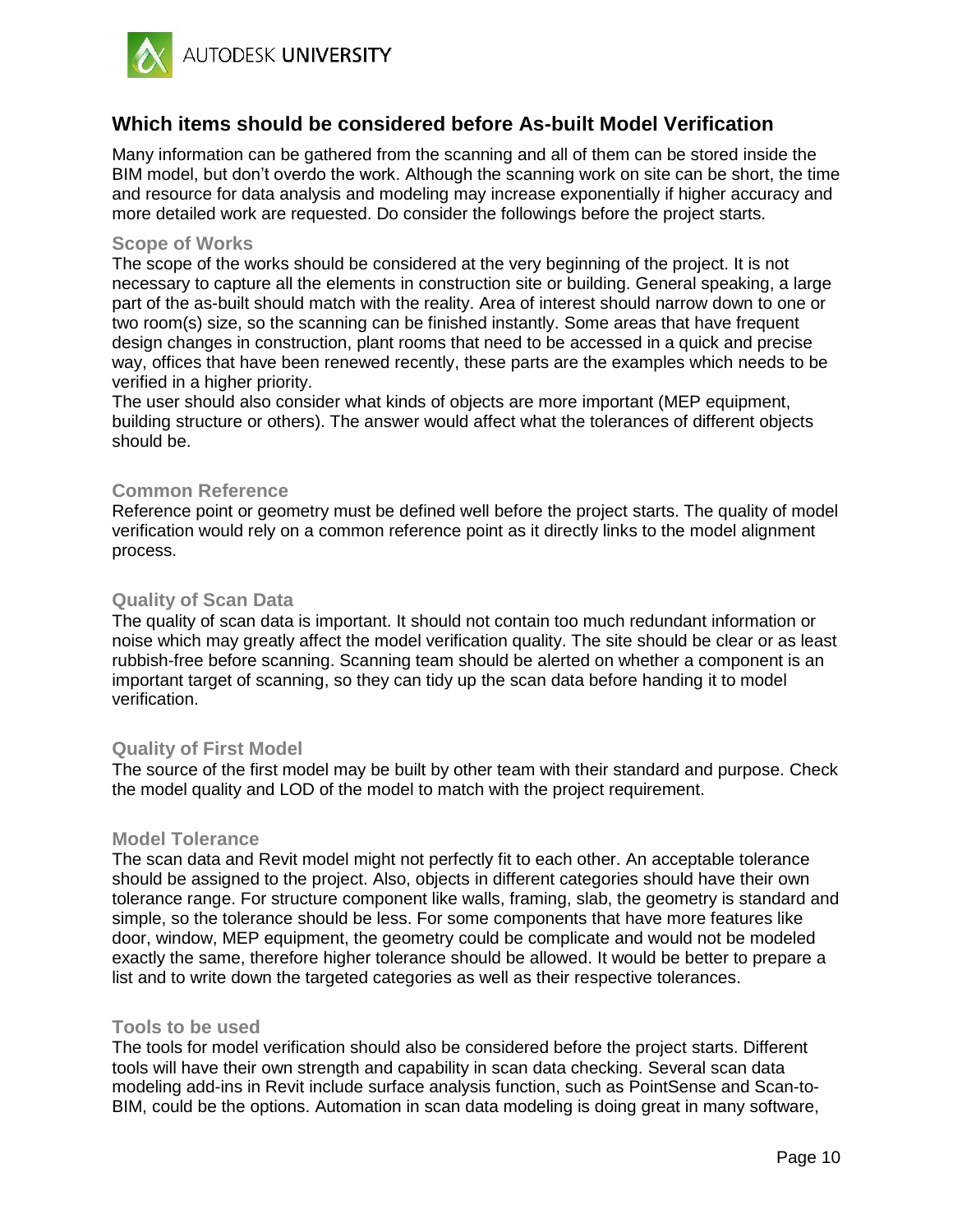

we are looking forward to having software which can verify the model elements in different categories and generate reports automatically.